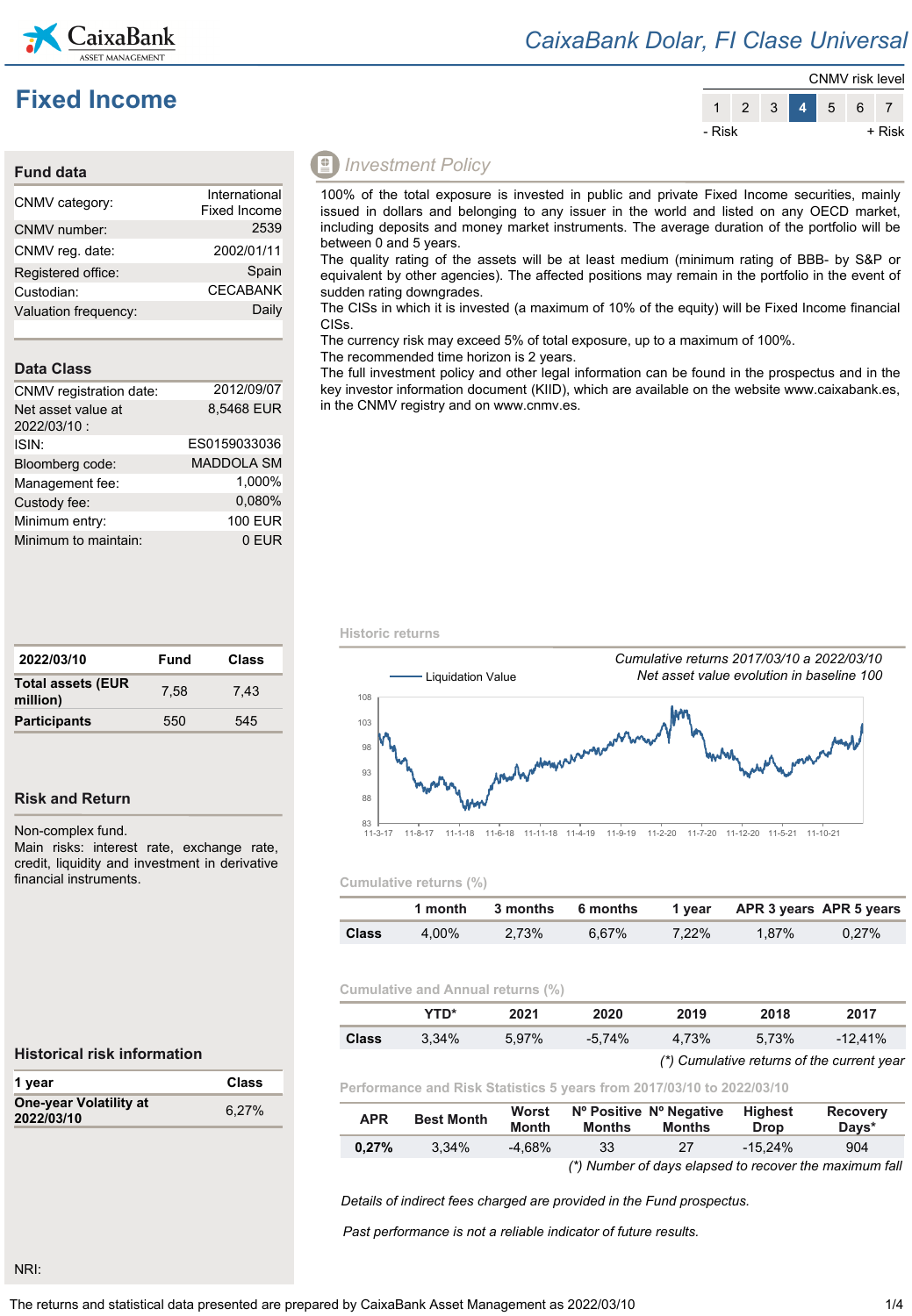

## *CaixaBank Dolar, FI Clase Universal*





### **Investment process**

The process of selecting and managing fixed income assets is based on ongoing analysis of the macroeconomic situation, and the states, bodies and entities that issues bonds and influence the market. This is a totally integrated investment process, combing topdown and bottom-up investment processes, and considering both internal ideas and eternal analysis of third parties. The key variables to manage include interest rate and credit risk. Once these risks have been determined, decisions are made on how to implement them by type of fixed income asset. The portfolio structure is designed considering criteria such as the geographic and sector distribution of the securities. Distribution by maturities, degree of subordination and rating are also considered. Actively managed fixed income funds are monitored on a daily basis. The portfolios are subsequently adjusted to reflect changes in market conditions, expectations and prices.



*potential performance of the bonds held in portfolio, taking into account their maturities, without the issuer effectively defaulting*

### **Fund management team**

A stable team with extensive experience dedicated exclusively to managing fixed income assets. With an approach based on fundamental analysis, the team operates a fully integrated process combining top-down and bottom-up investment strategies, drawing on internal ideas and external analysis. The team members specialise by asset type: public and semi-public debt, covered bonds and corporate fixed income.

BILINALWEST MAINELS PICT III 3,74%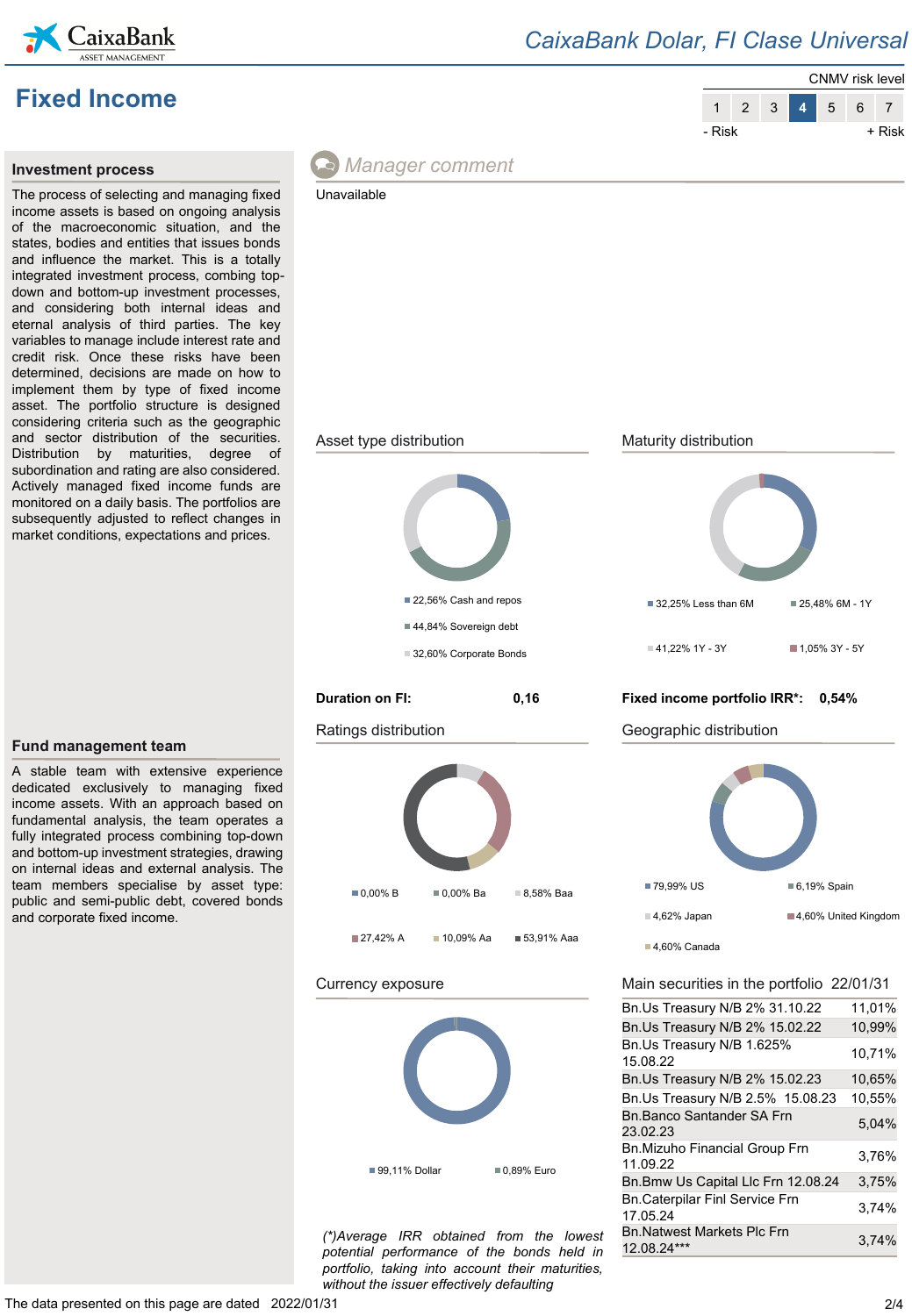

### *Information for customers before investing*

The customer will receive: a basic prospectus or key information document for investors and latest six-month report.

#### *Information for customers after investing*

As a unit holder, the customer will receive by post, or by email on prior request, a statement showing the position of all his/her funds (once a month if transactions have been made or at year end if none have been made), a six-month report, an annual report and (on prior request) quarterly reports. The customer may expressly request not to receive these periodic reports.

#### *Customer transactions*

Customers must sign an order slip to perform a transaction. The slip serves as documentary accreditation of the order to buy or sell units or shares, placed by the unit holder with the Fund Promoter. In the case of online purchases, for all intents and purposes, inputting the password needed to perform the transaction will be treated as an order placed by the unit holder with the Fund Promoter. The customer will subsequently receive a receipt with details showing that the order has been executed.

### *Restrictions on sale*

This product cannot be sold to US citizens or residents because it is not possible to comply with the obligation to register in that country the assets sold to its citizens.

#### *Subscription and redemption procedure*

Orders placed by a unit holder after 3:00 p.m. or on a non-trading day will be processed along with those placed on the next trading day. Fund Promoters can establish cut-off times that are different to and earlier than those generally established by the Management Company, providing the Fund Promoter duly notifies the unit holder of the cut-off times established.

# *Description of risks*

### *Credit risk:*

Investing in fixed income assets entails credit risk vis-à-vis the issuer and/or the issue. Credit risk is the risk that the issuer cannot repay the principal and interest when these are due. Credit rating agencies rate the solvency of some issuers/fixed income issues to indicate their probable credit risk. In general, the price of a fixed income security will go down if the obligation to settle the principal or interest is not fulfilled, if the rating agencies downgrade the credit rating for the issuer or issue, or if other news affects market perception of the credit risk. Issuers and issues with high credit ratings entail low credit risk, while issuers and issues with a medium credit rating entail moderate credit risk. A high level of credit risk is assumed if no rating is required for issuers of fixed income securities or if issuers or issues with a low credit rating are selected.

### *Risk of investment in emerging countries:*

Investments in emerging countries may be more volatile than those in developed markets. Some of these countries may have relatively unstable governments, economies based on a limited number of industries, and securities markets on which few securities are traded. The risk of assets being nationalised or expropriated, and economic, political and social instability, are greater in emerging markets than in developed markets. Securities markets in emerging countries tend to have far lower trading volumes than a developed market, leading to a lack of liquidity and high price volatility.

### *Market risk:*

Market risk is a general risk that results from investing in any type of asset. Asset prices depend especially on the status of the financial markets, and the issuer's economic performance, which, in turn, is affected by the general state of the global economy and economic and political circumstances in each country. In particular, investments carry the following risks:

### •*Market risk for investment in equities:*

Deriving from fluctuations in the price of equities. The equities market is generally highly volatile and therefore the price of equities can fluctuate widely.

### •*Interest rate risk:*

Variations or fluctuations in interest rates affect the price of fixed income assets. Increases in interest rates generally exert downward pressure on the price of these assets, while decreases in rates push up their price. The sensitivity of fixed income security prices to fluctuations in interest rates is greater the longer the security's term to maturity.

### •*Exchange rate risk:*

Investing in assets in currencies other than the reference currency of the holding entails a risk stemming from fluctuations in exchange rates.

### *Sector or geographical concentration risk:*

Concentrating a major part of investments in a single country or limited number of countries could involve assuming the risk of economic, political and social conditions in these countries having a significant impact on the returns on investment. Equally, the performance of a fund that concentrates investments in one economic sector or in a limited number of sectors will be closely linked to the performance of the companies in these sectors. Companies in the same sector often face the same hurdles, problems and regulatory burdens and, therefore, the price of their securities could fluctuate in a similar and more parallel manner to these or other market conditions. Consequently, concentration means that fluctuations in the prices of the assets in which investments have been made have a greater impact on the performance of the holding than if a more diversified portfolio is held.